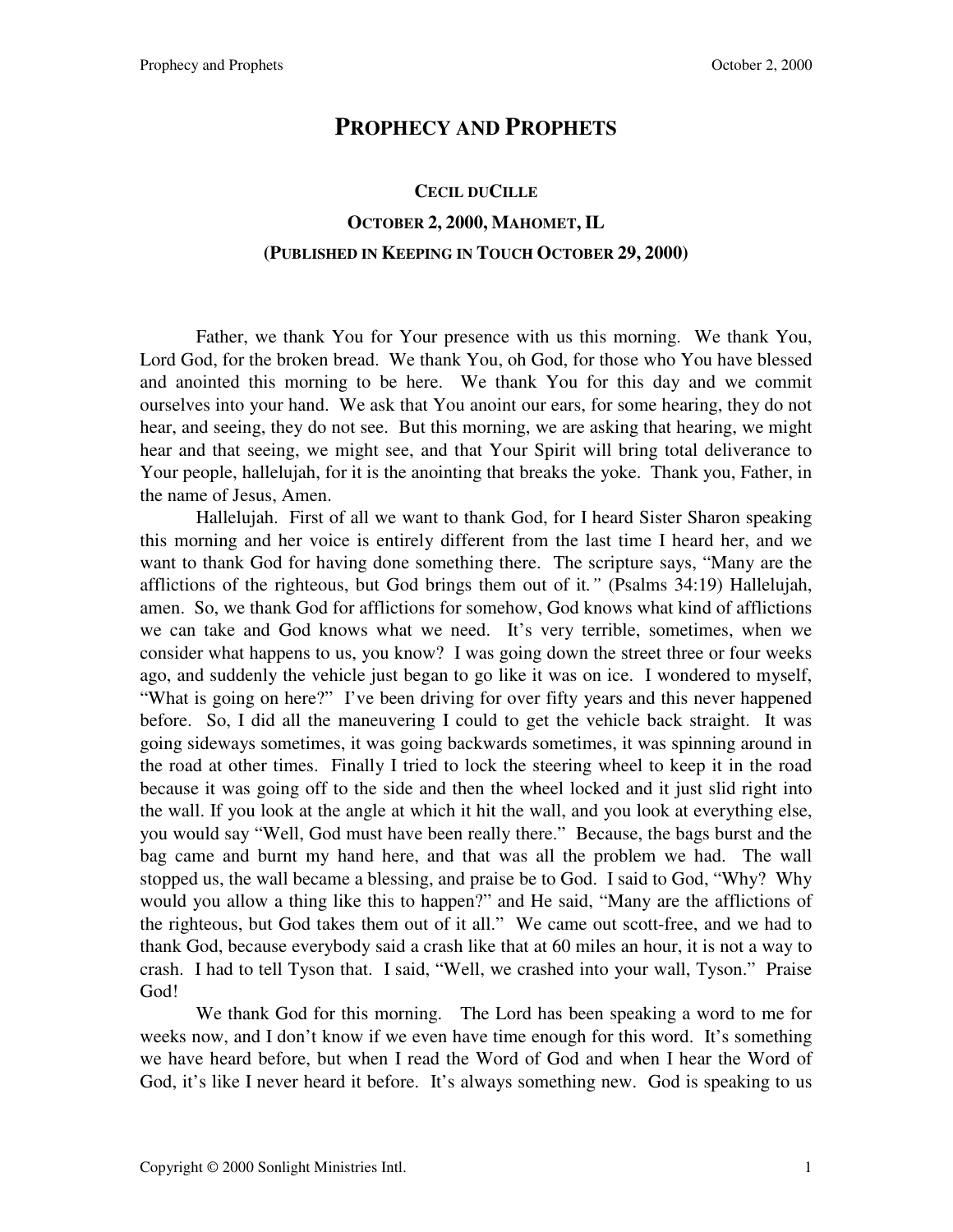about prophecy and prophets. I want you to let us just put our hearts to understanding what the Lord is saying about prophecy and prophets. Hallelujah.

God has set up the church in such a way that He has ordained five ministries and it's not five *ministers*, it's five *ministries*, and this ministry has a top and a bottom. It goes from those who are brought up to a certain point in the prophetic realm, back to those in the whole congregation. The scripture said, *I would that all God's people would be prophets.* In other words, He was speaking of a time that would come when the prophetic ministry would be within the group, within the people themselves. Hallelujah. That, for instance, no one should be able to come to you and preach a wrong preaching without your discernment as to whether it is wrong or right. God said we shouldn't judge one another, but He said we should judge the prophecies. We should judge the work, we shouldn't judge the people. In other words, if somebody prophesied a wrong word, we don't judge the person and say, "Hey, that one is of the devil." You're wrong. You see, there are two words for judge. You have *krino* and *diakrino.* You're supposed to judge the work, what is being done, don't judge the person. The reason is because a good person can speak a bad word, because we have that latitude now. In the ancient days of prophecy they couldn't do that. When a prophet is zapped by God, he would just be a machine. He just had to say what God said. He couldn't put in anything, because that was the ancient prophetic realm before man was saved, before man had the Holy Ghost, before man had the baptism of the Holy Ghost, before you had the blood of Jesus Christ, before Jesus was crucified, God had to do something to bring the church to where we are. So, God would zap men with his power. A man would prophesy today mightily. David was a man after God's own heart, yet he ran into adultery. You see? You don't say now, "How?" I've heard men say, because David was a man after God's own heart and he went into adultery, I can do it, too. I can do it, too. No, no, no. The whole thing is changed. God sent Jesus Christ and Jesus Christ came and brought something new into our realm and into our world. So, prophecy has a different meaning, a different understanding, a different spirit entirely. God explained it to us. He said there was a man, Ahab. He was a wicked king. A wicked king. He had a woman, a wife, who was a priest of Baal. That means she was a witch. His wife did all the wickedness and he went right along with her. He was a weak person. So, he caught one prophet and threw him in prison because this man would always prophesy things against him. Nobody likes anybody prophesying things against you. Suppose everyday somebody comes in here and prophesied something against you. How would you feel? Well, if you are of the Lord, you'd repent. If you are not of the Lord, you'd kill him. Amen! That's why so many prophets got killed, because they got people prophesy to them and they were not of God and if you tell a thief that he's a thief, you make him a murderer, and you become the victim. So, you never tell a thief he's a thief. If you believe he's a real thief, don't tell him! If you tell him, you are a goner because he is going to find out some way of getting rid of you. So, you must never tell a thief he's a thief.

So, these prophets used to go and tell bad people they are bad, and that was bad, bad for them! You remember one prophet, the last one that got killed? He was John the Baptist. What did he do? He went and told Herod that he was an adulterer. Now, for a sinner to be an adulterer is no big deal, because a sinner must sin. But he told him he was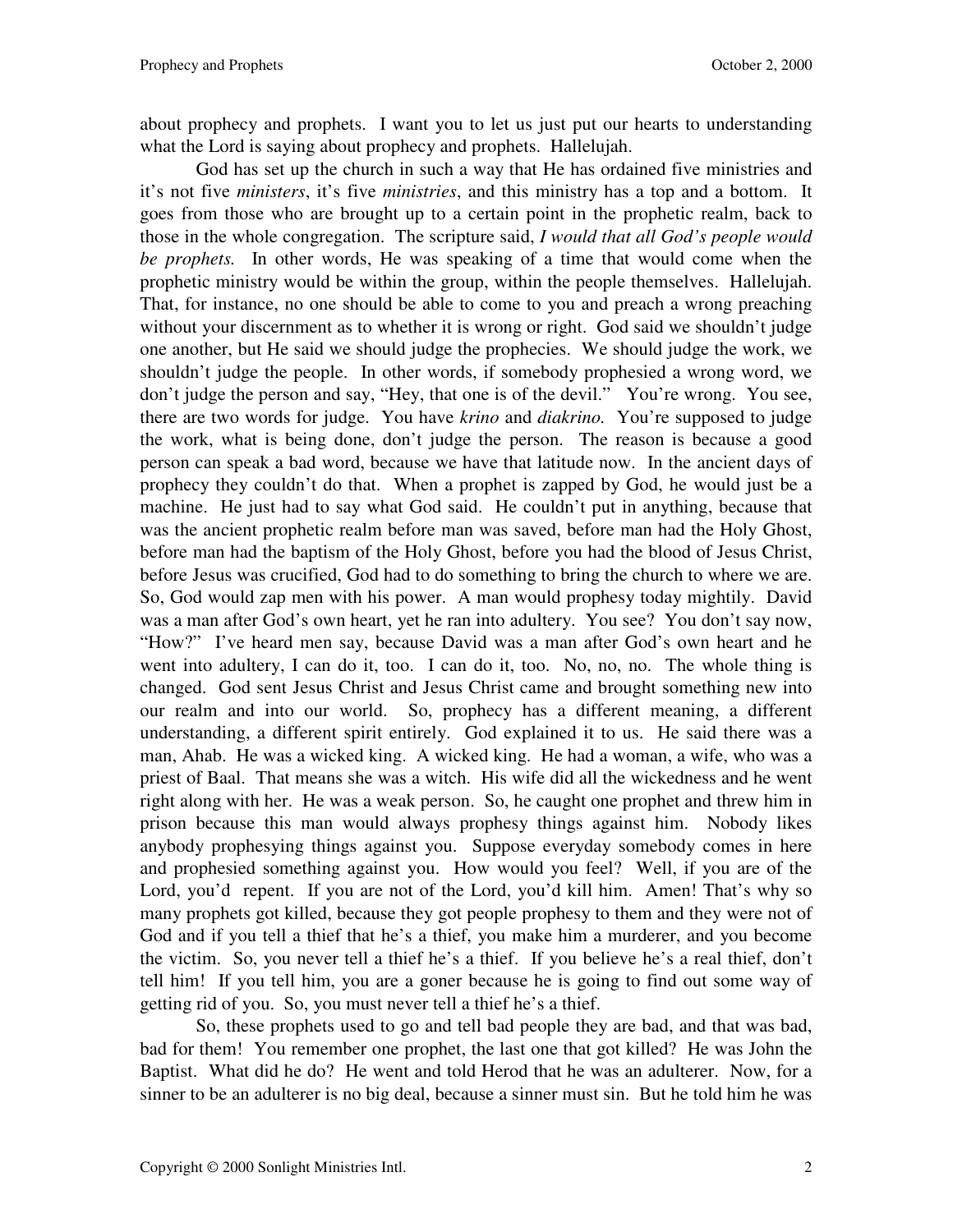an adulterer and he must stop it and so and so forth. And, of course, Herod chopped his head off.

The truth is, I was reading again the scriptures (Jeremiah 36) that said that Jeremiah went to the son of Josiah, (Jehoiakim) the son that was ruling…what was his name? Not Hezekiah, not Josiah…anyhow, he went to him. He threw him in prison. First of all, he didn't like Jeremiah, so he threw Jeremiah in prison. Alright. God came to Jeremiah in prison and said, "Say to this king, 'Thus saith the Lord, God is going to do so and so and so and so with you. He's going to kill you and destroy you because you are wicked and so on. You must repent.'" Jeremiah wrote it and called Baruch, one of his young prophets and said, "You take this writing and go to the king with it and read it for him." When Baruch went, he saw the princes and the princes said to him, "Let us hear." So he read it to them, and they said, "Well, you know what? You better not take this to the king. Let us tell the king." So, they went to the king and told the king. The king said, "I want to hear it read myself. I don't want it secondhand, I want to hear." So, they brought the roll to him and he read it before the king. The king says, "Give me that roll," and he threw it in the fire and burned it. He said, "Now you get that Jeremiah and that Baruch and bring them to me." But when the princes took the paper from Baruch, they said, "We're going to let Jeremiah out of prison and you and Jeremiah hide." So, they went to hide. The Bible said God hid them. The king couldn't find them. I said, "But, this is God. God could blow away that king. God could, you know, reach out His…." But that's not God's way. God wants that man to have his cup filled. Therefore, He'd rather hide Jeremiah from him than to stop him from killing Jeremiah.

Praise be to God. I want to draw you here to the New Testament…I'm trying to run through this thing. I'm not going into details, but this is a very important message which God wants you to have today. This old picture that you are so used to. This is the Holy Place and this is the Holy of Holies. These are the boards, and the boards represent you. The boards. But what I wanted to show you is what holds the boards. Here we have one bar, and it's called prophetic. We have one bar going right through there, and this is the apostle, and another bar here, and another bar. This is the evangelist, and this one, the teacher...this is just giving you an idea of what I'm talking about. It is in Ephesians 4:11, *And he gave some, apostles; and some, prophets; and some, evangelists; and some, pastors and teachers.* And we call the pastors shepherds. As you know the word "pastor" is not in the scripture, so we call it shepherd, because shepherds keep sheep and pastors can keep both sheep, and goats and cows and things like that. So, we call it shepherd to give it the real scriptural connotation.

 Now, what we are talking about then is what is the difference between Old Testament prophets and this prophet? The Old Testament prophets were holy men. What do we mean by holy? Even the word 'holy' is changed. The word *holy* in the New Testament has a different meaning from the word *holy* in the Old Testament. Holy in the Old Testament means people upon whom the Holy Ghost fell, and people who functioned with the Holy Ghost when the Holy Ghost was upon them. Holy, in our dimension, means "those who obey God." It's very simple. Anything you do, exactly what God does, anything you say exactly what God says, it's no more your word , no more your doing, but God's word and God's doing. So it's holy. Holy means God. When you talk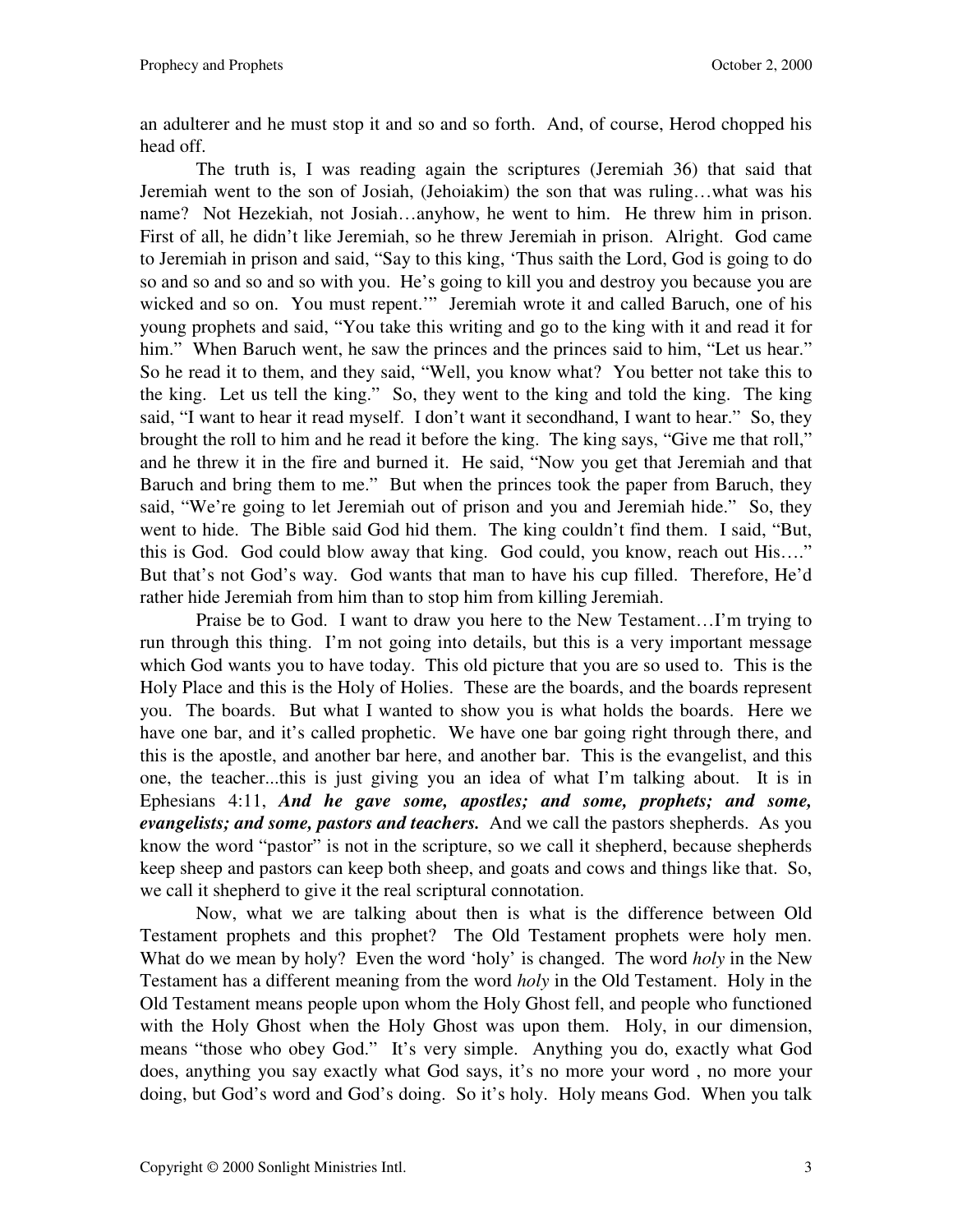about holy this, and holy that, for instance, they speak of "His Holiness." The Pope, they call him "His Holiness" and so and so. That's a misnomer. It's like a nickname. It doesn't have any real, good meaning.

 Now, we speak then of the prophets of old as against the prophets of our time. Now, let's take the case of Micaiah, this man that he had put in prison because he was always prophesying against Ahab. It's strange that, even today anybody who prophesies against something that somebody is doing, you hate the person. It's funny, but it's true. And if the prophecy is true, then the person is in trouble. If the prophecy is true, it means God loves you. If you can't change, God would not prophesy to you. If there's a hopeless condition, if you are gone, gone, gone, God won't prophesy to you. If God prophesies to you, it means that there's hope. If God sends you a message, there's hope. You can be changed, the thing can be changed. In other words, a dream or a message of God in any man means that God is able to change the thing.

 Now, Micaiah was in prison. Now, Ahab wanted to go to war, so he called Jehoshaphat and he says to him, "Come, fight with me against my enemies, because you owe me a favor. I helped you." And so, Jehoshaphat said "Okay." But Jehoshaphat was a good man, meaning to say, Jehoshaphat was a man that feared God. In those days, good men were those who feared God, not necessarily nice people, but they feared God. So, Jehoshaphat came, and Ahab thought that he had God in his pocket. You ever found anybody with God in his pocket? In other words, you catch God, because if God said "Do so," you do it. If God said, "Walk there," you walk it, so that you do not incur His wrath…if you even incur God's wrath…you understand? You go and "pray about it" and you go and "pray about it." So, Ahab was like that. He surrounded himself with four hundred men of God. Real prophets of God. He fed them and he kept them warm, gave them good things…they were the elite. They had it all. Next thing happen, everything that was going to happen to him, the prophets would come and tell him. If somebody was plotting against him, the prophets would see it and come and tell him. So he had God up against a wall.

Let me break the story here to tell you exactly what I mean. I was ministering in a town and there was a certain minister in another church, a denominational church, that was doing wrong. And he did wrong to one of the girls in my congregation, and the girl came and reported it to me. Now, he immediately heard that the girl reported to me. He, next morning, six o'clock in the morning, before I got up, bam-bam-bam, and he was at my door. He said, "I have to see you. You have to pray for me. You HAVE TO pray for me." OK. I said, "What's the matter?" He said, "I have done wrong." He said, "I have committed this great sin against God and I have come to you as a man of God to pray for me." He laid out the whole thing before me as the girl had said. I said, "Okay, let's pray," and I prayed for him. He said, "Thank you," and he smiled and went away. You know what he did? He bound me. As a minister there was nothing I could do about it anymore. I had prayed with him, asked God to forgive him, and so and so. When I saw it, I knew he was throwing a rope around me, I knew he was binding me, but there was nothing I could do. I had to go by the rules. But there was a rule that I had that he didn't know about. I went to God and I said, "God, this man has bound me up. If he really repents, I know you'll forgive him and deliver him, which all of us will be happy for. If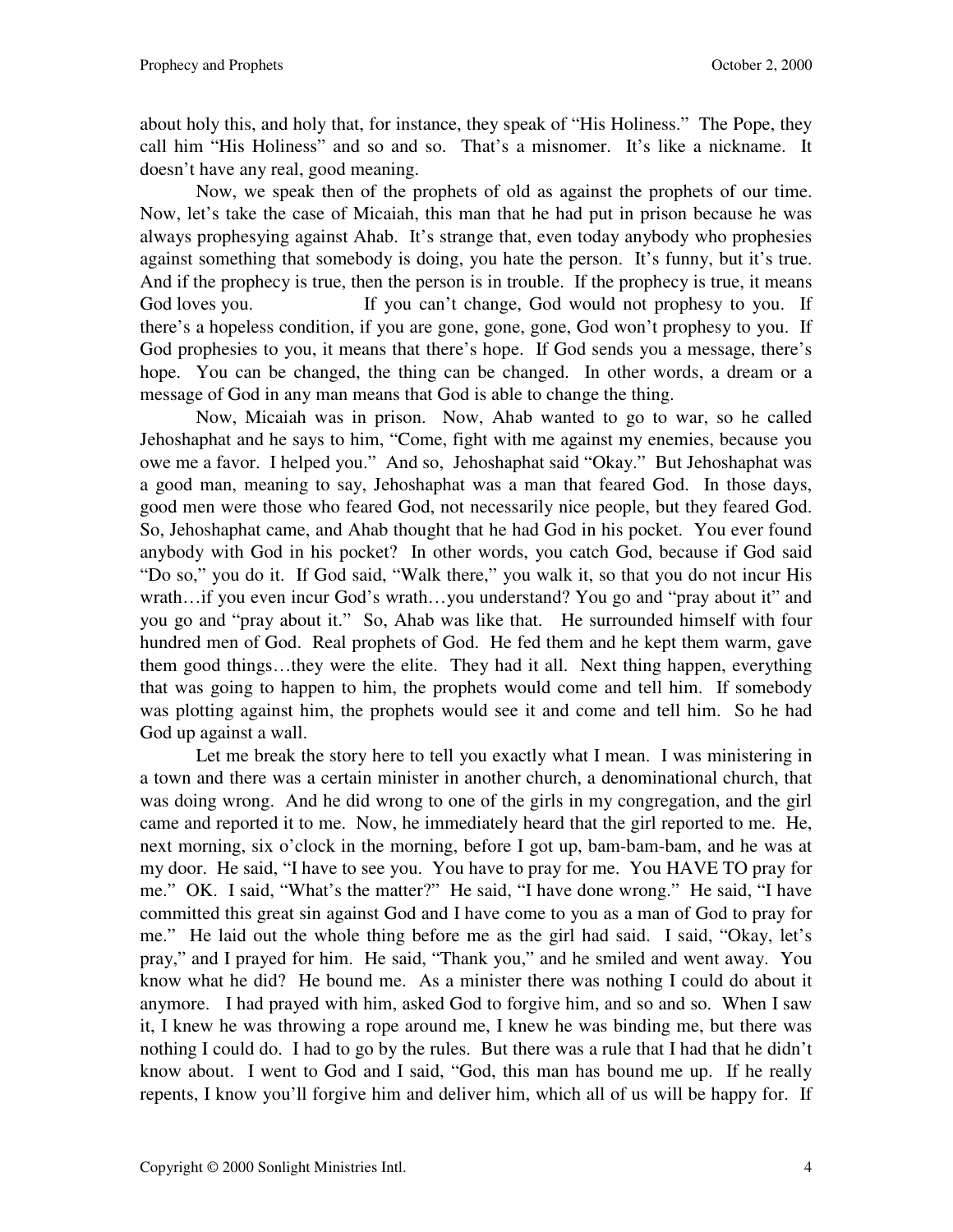he doesn't repent, then Lord God, I know you will let it break out on him some other way." The next thing that happened, when it broke out, his church caught hold of him and they tried him and they fired him and it was a big disgrace. You see, God will do that. He will give you such a chance, He will cover your sin, but if you try to get around Him and use the Word of God to beat Him, He will get you.

 So Ahab did this to God. He called the prophets and they said, "Go out and prosper, thus saith the Lord God, go forth and prosper." Now, why did those prophets of God all speak the same lie? He called Micaiah. Jehoshaphat said, "If you have one more prophet, just let me hear." He said, "That man doesn't like me at all, I don't want…" He said, "That's the man I want to hear. Good." So, he brought Micaiah, and eventually Micaiah went into a vision and he said, "I saw God standing before His throne and there were the good angels on one side and there were the evil angels on the other side. And he said to the evil angels, 'Which one of you will go down and be a lying spirit in the mouth of the prophets of Ahab?'" You know the rest of the story, that the spirit went down, gave them a lying message, and they all deceived Ahab. Ahab threw Micaiah into prison and said, "I'll kill you when I get back!" and Micaiah said, "If you get back, kill me." Amen! Hallelujah! In other words, that's a man who was sure of the Word of God.

 What kind of lesson do we learn from that? The lesson we learn is that the prophet is susceptible to many different voices. God allowed that one but you know what happened to the New Testament prophet? God handed you the power. He handed you the Word and He let loose the devil. You can listen to as many devils as you want but you are going to hear God also and YOU have to decide which is which. Hallelujah!

 I'll give you another story. You know, it's story-telling time now. I was in the church in Jamaica and this new thing was happening. We had girls who were prophesying. Strange enough, none of the men, all young girls. And boy, I tell you, when they began to prophesy true, you just had to bow before God because they were going to be telling every single thing that happened. Amen. We couldn't help but realize that they are the prophets that God had put in our midst. But they were young. None of us had experience. I didn't have any experience, they didn't have any experience but the devil waited for his time, waited for his time. One girl fell in love. Listen, brethren. Falling in love is opening up one's heart to another individual, and once your heart is opened up to another individual, it is not as open to God as it used to be UNLESS you're well trained and understand that Jesus Christ is first and that individual is second. But she didn't have all that knowledge. None of us had all the knowledge and she was in love. And so, jealousy began to come in, you know, and all the human problems…the devil found a way in. He began to talk to her, and when she came up she was prophesying exactly with the same power as she used to prophesy but she was prophesying off things, wrong, wrong, wrong, wrong, wrong.

 Well, she prophesied to her boyfriend, "Thus saith the Lord God, thou art Timothy." Amen? "Thus saith the Lord God, thou art Timothy, and whatnot, God is doing for you. He is to take over the church." Then she came back and she prophesied again that "the Lord told me to tell you that you must buy that house over there for me." You understand? He came to me and said, "Elder, the holy prophet of God says I must buy her a house over there, and I'm about ready to do it." I said, "The holy prophets of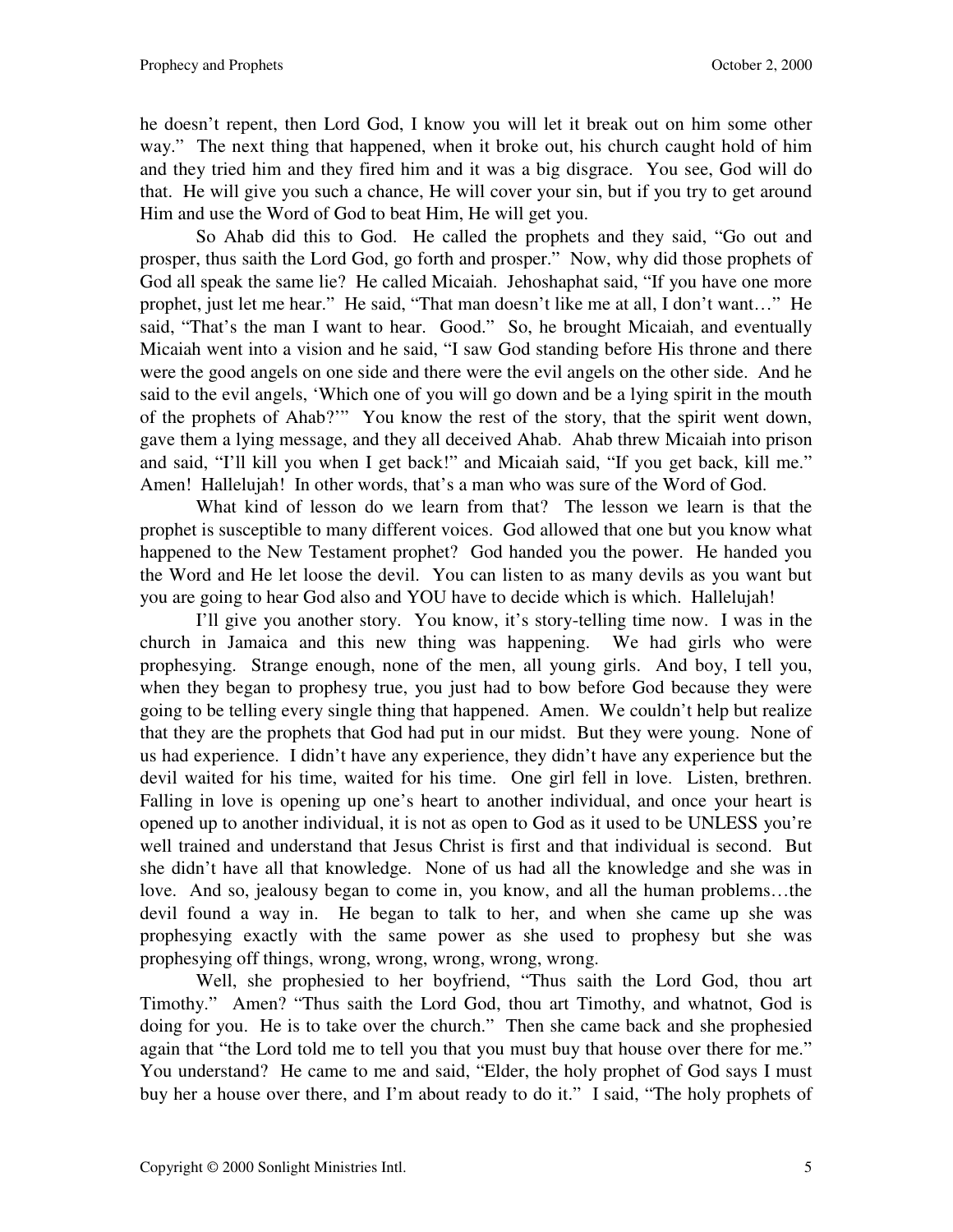God have died and gone!" I said, "There's no holy prophet of God in our midst." I said, "That little young lady that you are going to marry is going to be your wife and you are going to be her head. She must not prophesy to you to buy her a house! If you see that it is necessary and both of you get together, you buy her the house. Don't let her prophesy to you to buy her a house! That's not right." He got up and he went off and he told her that I was against her. He told her that I was against her, that I had, somehow or the other, that I am her enemy. Remember now, she's my little girl, one of them that got saved, all these young people got saved under my ministry, they look up to me as elder. I wasn't much older than them anyhow, but they looked up to me as elder and I was very impartial. All of a sudden, the devil sowed a seed of discord right in her heart against me. Now, what the Bible says about that, the Bible says, in Matthew 18, I want to read it for you. Matthew chapter 18. The Word of God tells you exactly what to do. If somebody comes and tells you something about somebody else, there is a method of you keeping clean, because if you are not clean, God says He's not going to hear your prayers. Some of you don't understand that God's not hearing your prayers and maybe you are wondering, "Why is it I pray to God for so and so and it's not done?" But God says that He will hear the prayers of the righteous, and if you are wrong with God, maybe for years God isn't hearing you.

 Look here. Matthew chapter 18, God is telling exactly what you are to do. From verse 15. *Moreover if thy brother shall trespass against thee, go and tell him his fault between thee and him alone:* Hey. That sounds very plain! The Scriptures are not speaking in parables now! If somebody trespasses against you, go and tell him his fault between you and him alone. Now, you said, "Well, trespass against me? What is it?" Ah. "I heard, Brother So-and-So, that you say that I am a thief." It's so simple! "Who told you that?" "John Brown told me that you told him that I am a thief." If you are going to hide Brown, if you are going to say, "Well, a certain person…" You know what you do? "A certain person told me…" Come on. Brother Wayne, I come to you and say, "A certain person tells me that you've been talking against me." What happened to you right away? "I wonder if it was Charley beside me. I wonder if it's David. I wonder if it's Karen. I wonder if it's…" Right away you sin. He causes you to sin because your whole heart and mind start wondering. If he tells you point blank, you know what you have to do? You immediately call the person. God said you must not even sleep. Call the person right away. Straighten it out before you even go to your bed. Amen? Let's read it. *…Go and tell him his fault between thee and him alone:* Sometimes what we do is we go and tell our friend, and we tell somebody else, and we tell somebody else. Let me tell you something. If I whisper something in the ears of Brother Bruce here, and he turns around and whispers it to Sharon, and you whisper it, and you whisper it, whisper it...by the time it reaches the back bench, it has a different color. Oh, yes! It's got to have a different color because it affects each person's mind differently. It is the way that the message affects a person's mind that he's going to impart it to the other person. Therefore the coloring of all the different minds ends up in the back row.

 Now, he said talk to the person ALONE. Remember, we're talking about prophecy, you know. Do you know that it affects your prophecy? Anybody who prophesies should not listen to talk. If you prophesy and you listen to talk, you kill your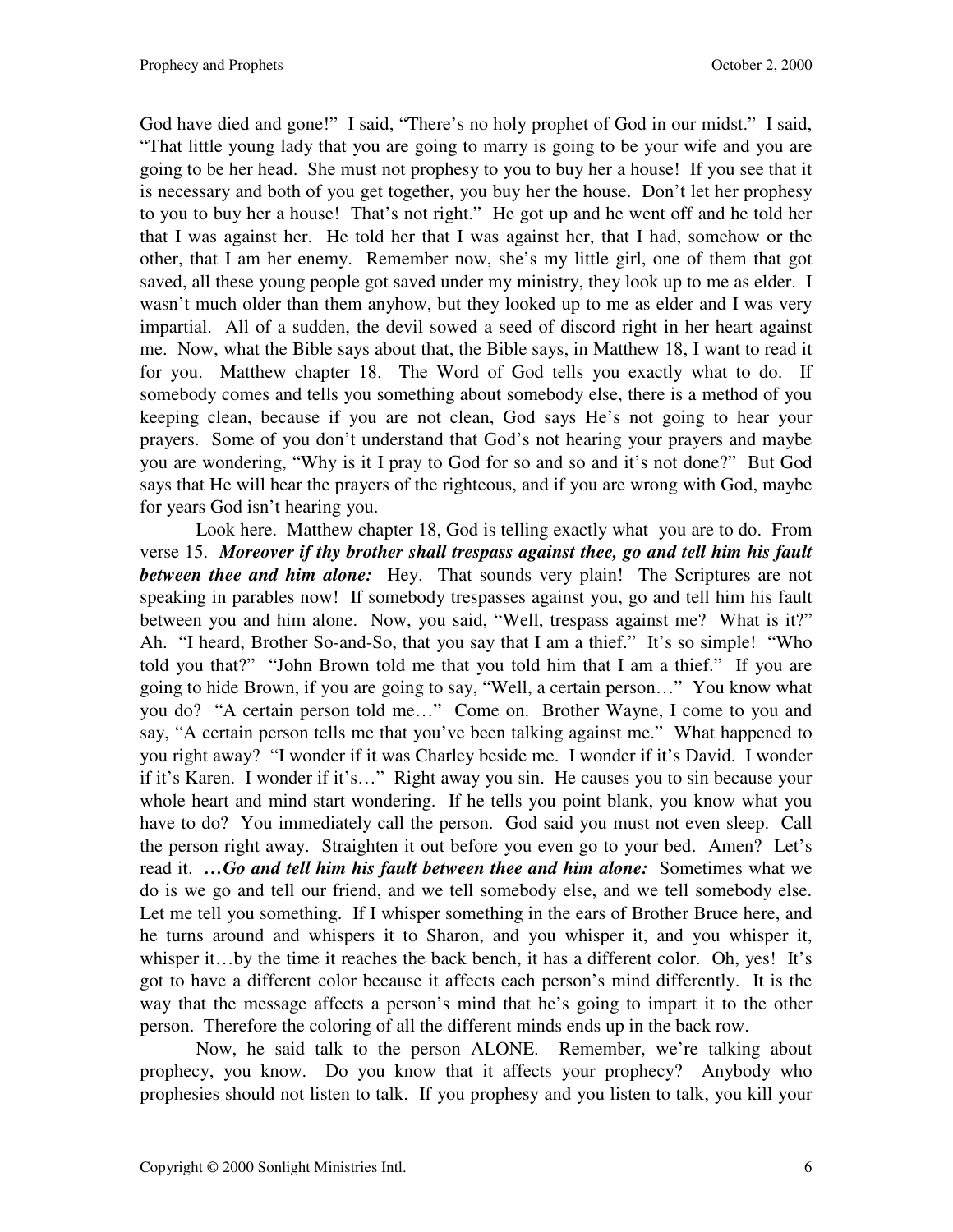whole prophecy. Your prophecy is of no use. This girl began to prophesy against me. Now this is what is going to tell me now that something has gone wrong with her. I alone know. If you get up and prophesy, "Thus saith the Lord God, Brother Cec is a thief." Now, I know I am not a thief, but you don't know I am not a thief! It casts a doubt in every mind except mine. Ah. So that's the message of God to me, now I know you're gone. I know something about you now, that YOU ARE GONE. Your prophecy is not on line. So, she started to prophesy against me. But before she did that, she went and whispered to all the brethren and told them her dreams.

 Listen, brethren, the Bible says when you have a dream, talk it as a dream. Some people talk dreams as if it is reality. Remember, now, God planted dreaming inside of the church as part of the prophetic ministry. Dreams and visions are part of the prophetic ministry. These are very delicate things. Why? Because there are three dimensions to it. You dream what you think about in your business for the day. You dream what the devils around you are thinking, and you will dream what God is saying to you. You have to have a spiritual balance to be able to differentiate. That's why I said, "Brethren, never interpret your own dreams." If you have a dream, carry it to the elders. Amen. I had a dream and I didn't know what the dream meant. I was in water and two sisters were plunged down into the water. They went down into the deep and a shark came along and he hovered around and then he went away and they came up out of the water. I don't know what that means. Do you know? Anybody here know what that means? But then the Lord God said to me, "It is so and so. That's what it's talking about." And immediately I know now because God said so. When you come and tell me a dream, a lot of brethren believe that I have the ability to translate their dreams. But you see, it is my secret, that they don't know that I don't. What happens is that the moment you start telling me a dream, I'm starting to see something else and I know that's what the dream is saying because I've been dreaming for fifty years. It's because God will speak to me, and sometimes somebody will give me a dream and I get blank, nothing. Nothing.

 I was in a meeting in Ft. Lauderdale, Derek Prince and all the others were sitting down there before me there. A brother got up and said, "I had a dream. I had a vision a while ago." "What's your vision?" "I saw a dry stump upon the platform, and I saw dry bones growing out of the stump." A brother got up. He wanted to embarrass me and he said, "Brother Cec is the man to tell us the meaning of the dream." Remember, there were thousands of people sitting down there, and I am there, and he wants me to just off the bat… "Come up, brother, come up." So I went to the platform and I said, "Brethren, I don't understand one thing about this dream…" and the moment I opened my mouth, the Lord said, "Hey, that's what it means. It means somebody on the platform is a dry stump and bringing forth nothing but dry bones." You know what happened? The brother, when I said it, oh man, those guys rose up against me! One Episcopal priest, he got up there with his white collar and he said, "I am no dry bones!!" But you know what happened? The guy who called me up and wanted to embarrass me, he was a homosexual. A couple weeks after that, there was a big scandal. He attacked somebody in the group and there was a big scandal that broke up the group.

 You see? God is true and prophecy is true, but we have to not only judge the prophecy ourselves, but those who hear it have to judge it. Suppose you came and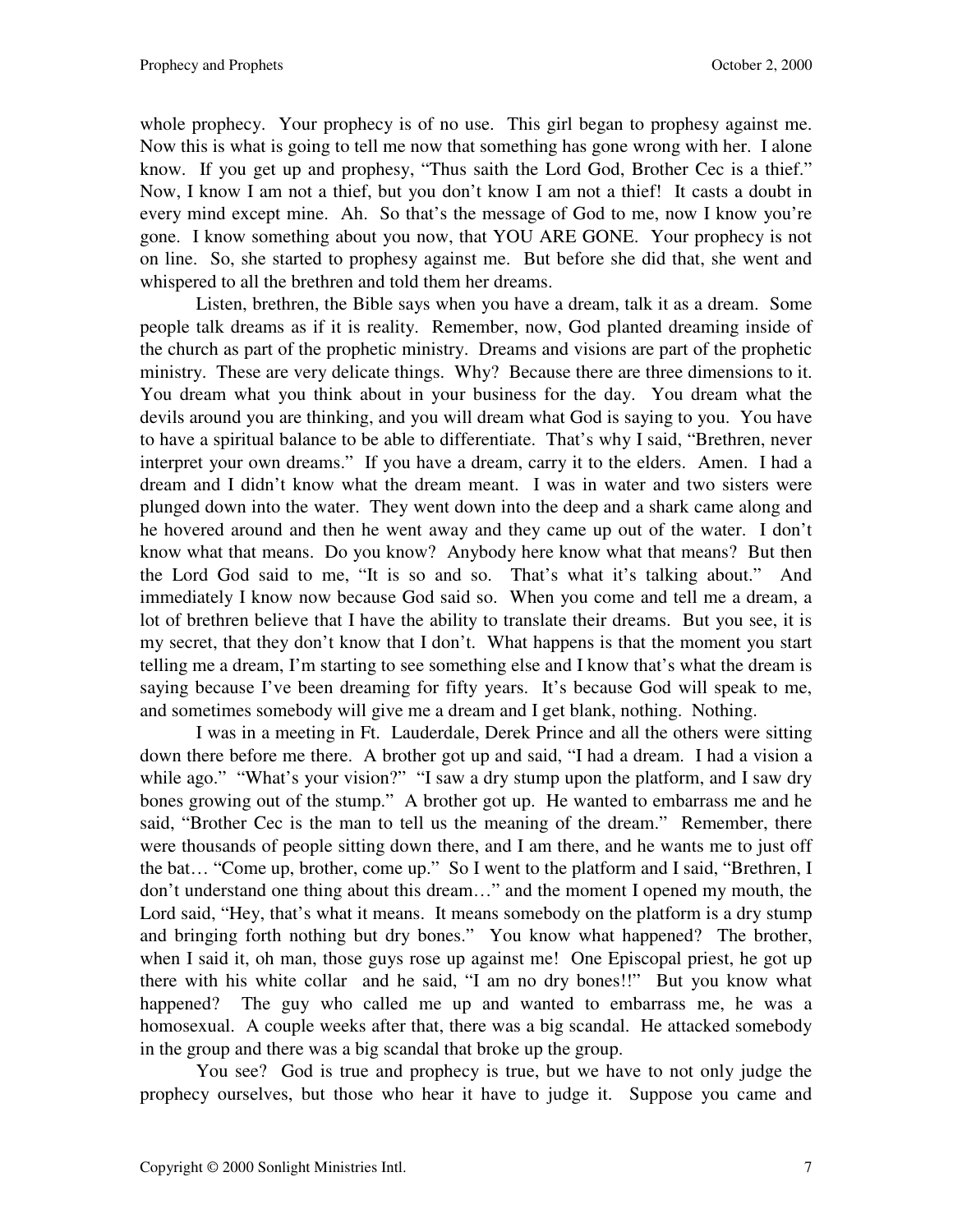prophesied to me, "Thus saith the Lord God, you will die tomorrow," amen, and I say, "I don't believe it." Amen? You know what? There are two parts to it. If it is true, I am the one who gets hurt. If it is not true, amen, the person who prophesied has to check his spirit. Where did he get that? You follow what I mean? We should never be afraid to come forth with things that we believe are the Lord. If I believe it is the Lord, I am coming forth with it and it doesn't matter whether, right or wrong, because I believe it is the Lord. But, if it's not the Lord, I am ready to repent. But guess what, we have some prophets that can't repent. We have some prophets who can't repent. They are *ex cathedra*. The pope! Infallible! That is, if the Lord speaks through me, then everybody must bow to it, and everybody must believe that it's God, even when I see that I am wrong, that it was not God, I can't say, "Well, I am sorry, I missed it. I must have been eating some pizza or something before I prophesied."

 Don't you understand, brethren, that the prophets of the New Testament are not infallible? The reason is that they are given the Spirit of God and the judgment is upon them. They have to judge whether it's God or not God. I told you a story where I got up in the morning, three o'clock, to pray, and how the spirit came and told me various things about different people in the congregation, and I got up now, ready to go prophesy to them. "You are so and so and you do so and so, and you…!!" And God shouted in my ear and said, "Satan, you're a liar!" and when God said, "Satan, you're a liar from the beginning," I said, "My God! Why did you allow this to happen to me?" God pointed the finger at me and said, "Why did you sit down for half an hour and listen to the devil?" OH! "There must be something wrong with you if you can sit in the presence of the devil for half an hour. Why did you sit down and listen to the devil for half an hour without discerning that it was the devil?" Then I realized my fault. I had a problem. I wanted to be great in the congregation. I wanted to be able to say, "I know about you and I can see into your heart and…" You understand. I wanted my statue to be boosted and God cured me right then and there. Gave me a blow, amen, that knocked the devil out of me, amen, and put a little sense into me.

 So. We have prophets. I remember before the election, before the last election, there was a prophet that came forth, and this man was supposed to be great. I myself was wondering, "Man, this must be God." But God gave me a sign because he came against me. As I am telling that the only way you can know a prophet, or one of the ways, is when he comes against you and you alone know that he's wrong. When that girl came against me, and said what she said about me, I knew it was wrong because I didn't do it. Amen. So I knew her. This brother came on a national level and he published something about who would win the election. He was right. But when he started to talk about the man, he said, "This man will be the servant of the Living God. He is of a tender heart and he will bring deliverance to the United States of America." He almost destroyed the whole nation! And this prophet won't repent! I saw him on TBN and he's still prophesying! Amen. Yes! Eleven men walked in through his door, came in and took their seats, and he got up and said, "There are eleven men from Iceland here." They were shocked. Exactly eleven were standing. He said, "You are here because you want to know whether you should stay with the group with Gadwa and us there, or whether you should go back to your own church, which is the Assembly of God." I mean, they didn't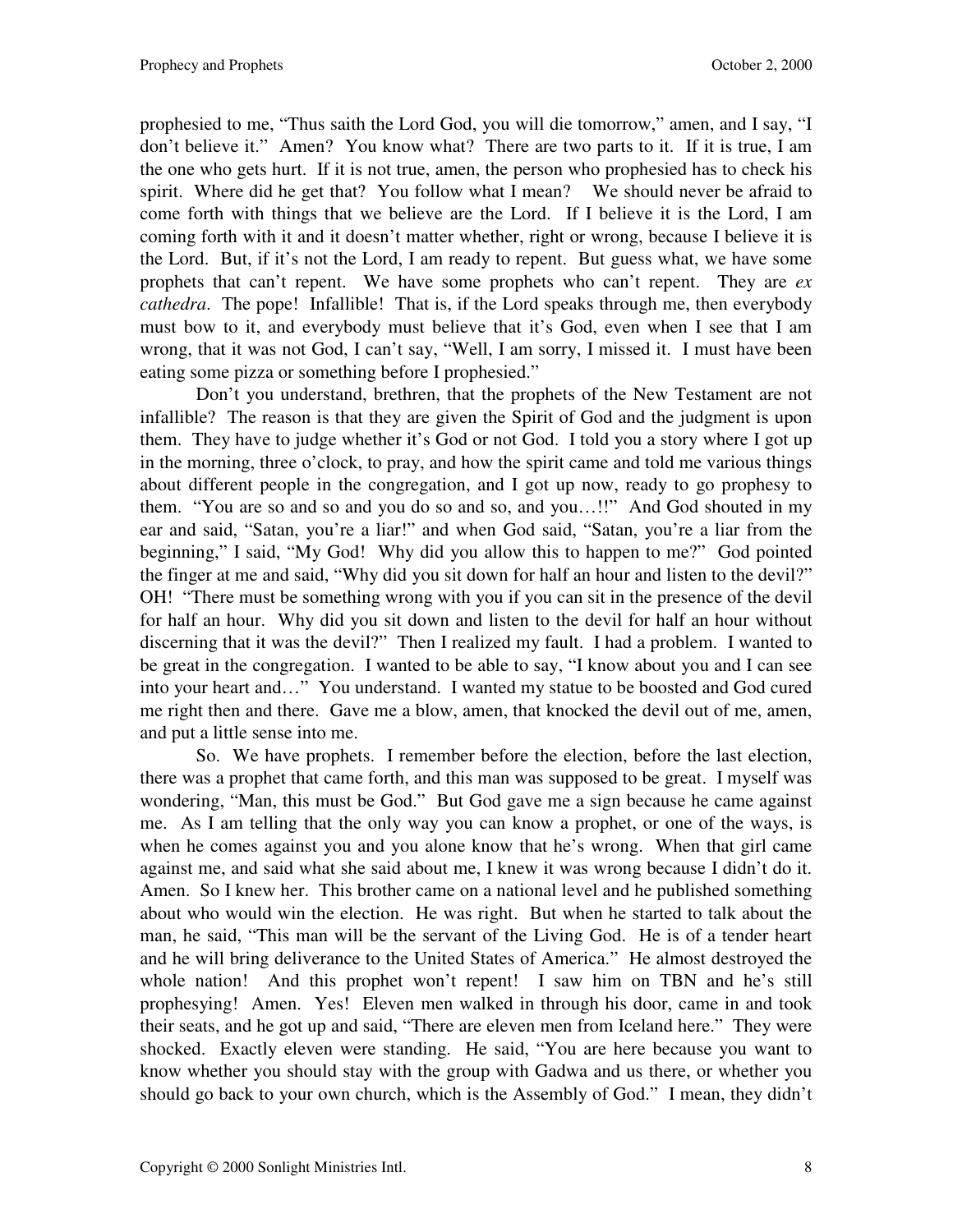tell him anything. They were shocked. He said, "Well, thus saith the Lord God, go back to your old church. The people you are with are not of God." I knew then that he was not of God, that what he was saying was not of God. Of course, he could, he's just making a mistake. But you know what? God gave prophecy to the Body of Christ. Do you know that? You can't prophesy to yourself. You can't take your prophecy out to the churches of the denominations. It has no use out there. They'll kill you! I mean, if you want to get killed, then that's the place to go. But if you are working with God, you have to take it to the Body of Christ, whether it is one man out there or another one out there, or another one over there, that's the way you have to take your prophecy, because God has ordained prophecy in the Body as part of the Body. We cannot function without it. He said he established the apostles first, and the prophets next, and then helps and governments afterwards (Ephesians 4:11.) You understand that? That if you have no apostolic message…what is an apostolic message? I'll explain it. If you have no apostolic message that you are following, you are going to be tossed to and fro. You must have an apostolic message! That is, God must tell somebody to say where the church is going, and this is the bar in the middle. This bar holds the church straight together in a straight line. Every other bar will not keep you straight. This bar (shepherd) will keep some straight, this bar (prophets) will keep some straight, this bar (teacher) will keep some, and this bar (evangelist) will keep some, but the bar that goes through the middle of the tabernacle, the whole tabernacle of God (apostle), it keeps the whole in line. Every man in line. You know what I mean. There's no some bending forward and some bending backward. There's no some bending this way or some…it is all in a dead straight line. Everybody in line, and that's what the apostolic message means.

 Now, what then, do I mean by an apostolic message? The word *apostolos* means that God sends someone directly to someone else with a word. That's a messenger. *Apostolos* means messenger that's sent. God sent somebody to somebody else with a word, then that person must know that is THAT apostolic message that he must follow. Where are we going? Amen. Now, if somebody in our midst believes that he is going to be raptured, how? He is not following this apostolic message. He is following another apostolic message, and I don't care…I love you still, we love one another, we will die for one anther, but just means that you aren't part of this apostolic message. For the apostolic message for this hour that God has sent is the message that the church is going THROUGH the tribulation and that you must look toward God to keep you in tribulation rather than to fly you away. Amen? And I'm saying this, that, if you as a youth rebel against God, don't obey God, don't walk according to truth, how could you expect to walk according to the truth when you're in old age? No! *What I've seen happening to us is that all the weaknesses that are in the Body are being manifested.* They're coming forth, showing themselves. Do you understand me, brethren? GET YOUR HOUSE IN ORDER NOW, for you won't be able to do that in the time to come.

 I have a tape that I'm going to send that I want you to look at. I want everybody here to see it. It is something that we must see. A man who was a Roman Catholic, he didn't know God, all he knew was the ten stations of the cross, and Jesus came to him and showed him what is to happen in our time. He said God told him that if America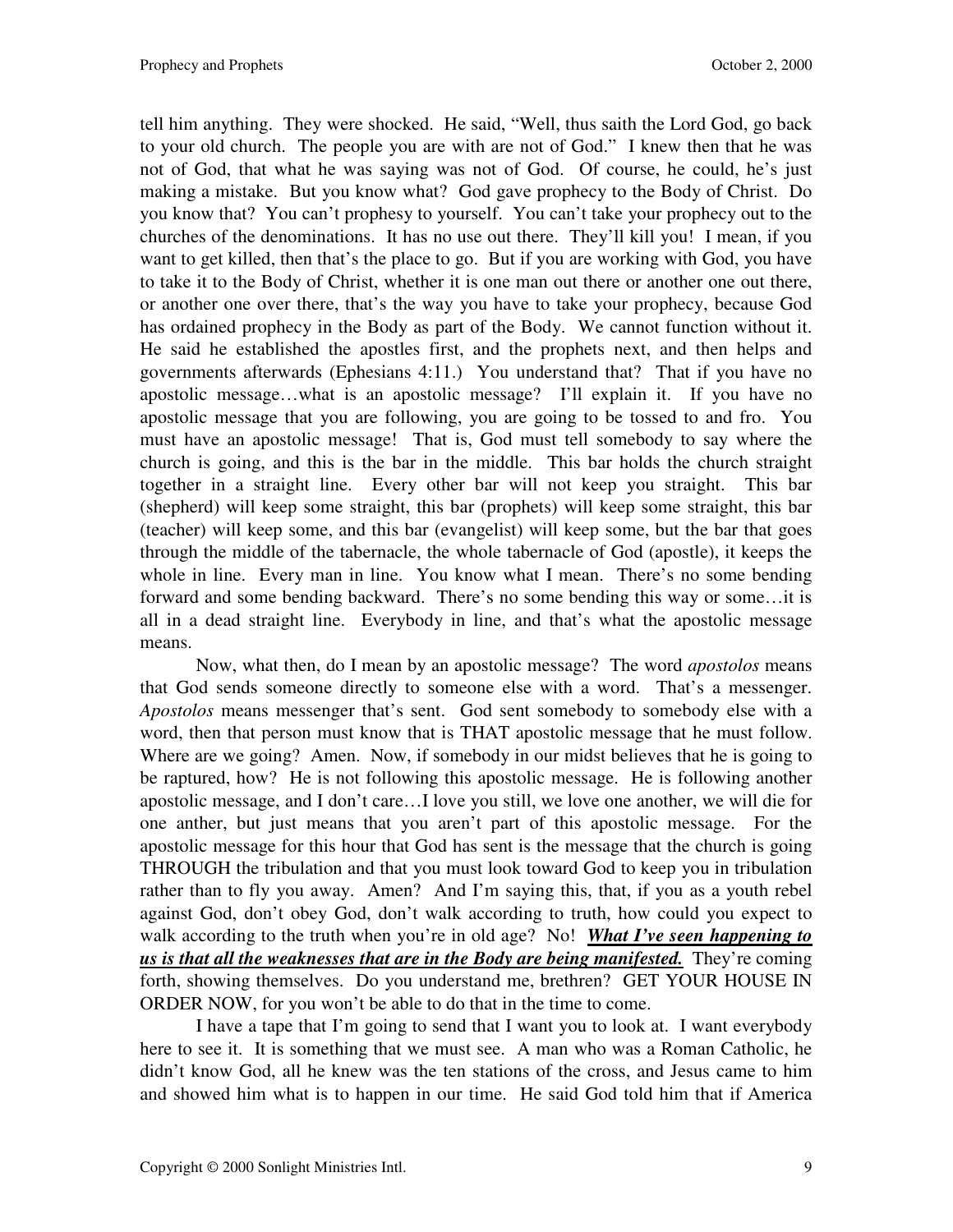does not repent, and when he said America, I'm thinking about the church, if the church does not repent by the end of 2003, they won't repent again. It's judgment, and it is exactly what I told you the last time I was here that God showed me that by 2004, somewhere around that area of time, because we can't be definite with any time, but somewhere around that area of time, God is going to bring forth the Manchild company. Amen. Things will get so bad. Amen.

 I don't know if you are noticing what is happening, but they have everything prepared to control with mind control. If you don't work on yourself now, when are you going to do it? Can you tell me? When do you plan, when do you plan to be in Christ, under the power of the Holy Ghost, walking according to the Spirit, when do you plan to do it? Don't you understand? You'll never do it! If you don't do it now, if you don't have the intention of doing it now…Matthew chapter 18. I'm taking too long about it. Help me if I'm taking over time. It says here that *if he shall hear thee, thou hast gained thy brother.* If he will hear you then you have gained him, *16But if he will not hear thee, then take with thee one or two more, that in the mouth of two or three witnesses* 

*every word may be established.* You call some witnesses, talk to him with witnesses. Talk to him with witnesses. Is this what you are doing?

 Let me tell you something. This congregation is being destroyed by talk. Too much talk. If anybody calls you and they want to know anything about anybody else, tell them, "Just call the person." Tell them you're not interested because it's hurting you spiritually. It says here, *16But if he will not hear thee, then take with thee one or two more, that in the mouth of two or three witnesses every word may be established. 17And if he shall neglect to hear them, tell it unto the church:* Three steps. Talk to him first, talk to him with witnesses, then you take it to the elders and leave it with them. You clean yourself. That's the way to keep clean. Amen. But you know what happens? Somebody, "Listen, I'm going to tell you a secret, but don't tell anybody." You understand. "Sister So-and-so did so and so and so and so, and so and so and so and so and so…" Now you hear and you're in trouble. Once you hear, you're in trouble. If you didn't hear, "Ohhh, no, don't tell me!" you are alright, but if you hear, you are in trouble. Once you hear, then you have to go to the person. Say, "You know I was told you're a thief by So-and-so and Such-a-Person." But you know what happened to me one time? When I did that and we went before the person, the person said, "I haven't talked to you in months. I don't know what you're talking about. I never told you any such thing. You're just making it up." Now, that is what you call a real ...you know? I just handed him over to God. Yes! Wicked heart. Yes. ...but if he neglect to hear the church, let *him be unto thee as an heathen man and a publican.* If he will not hear the church, and he will not do what the church tells him to do, then leave him alone. You will minister salvation unto him like you'd speak to a sinner, but he is not. Of course, this is kind of generic, right?, but when you're talking about the actual thing it's not so easy. It's not going to be so easy. It's not going to be so easy, and I won't explain that.

 Now, look at the eighteenth verse. It says, *18Verily I say unto you, Whatsoever ye shall bind on earth shall be bound in heaven: and whatsoever ye shall loose on earth shall be loosed in heaven.* Would you like to gain that power? Don't you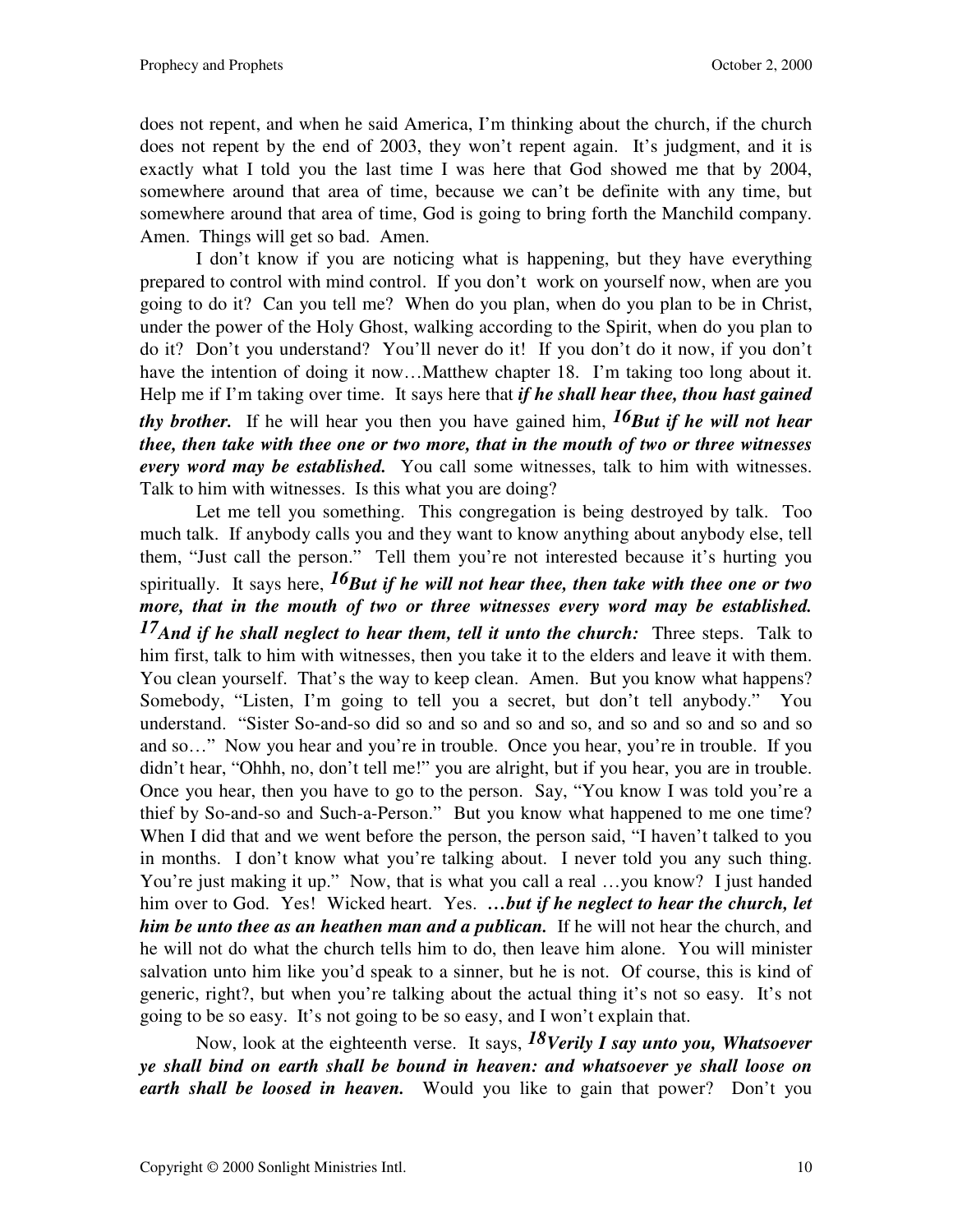understand why the devils hurt some of us so much? Because we don't have the power to bind them and to loose. Why don't we have it? Because we don't obey the first part. Amen? You must be clean! You MUST be clean! If you want to be clean you have to do this first part here every time. And when you come in service, thank God, I have nothing against anybody. Paul said, I am free from the blood of all men. Hallelujah! I have nothing against anybody and nobody has anything against me. Did you hear this? Somebody come and whisper to you, "You know, that person over there doesn't like you." You can't pray, you know. Did you hear that, brethren? If somebody comes and tells you that somebody else doesn't like you, you can't pray. The Bible said leave there your gift before the altar and go find the person, don't pray! You know, some of us say, "Oh, we'll pray about it." No praying about that! You go find the person and tell the person that you understand that he does not like you and that you love him and that if you did anything to hurt him, you ask him to forgive you,because you didn't intend to hurt him. "Oh, no, no, no, everything is all right, everything is all right," it is his business. If he tells you everything is all right, "Thank you, God." He set you free.

 There are too many people bound up in here! That's why the Spirit of God doesn't move in us as He ought to. We are bound up! We have things against one another! We are not supposed to come into the congregation with something against somebody that we have not got settled, even against a sinner. We need to get it settled. It says you have power to bind on earth, hallelujah, and to loose on earth, to bind in heaven and to loose in heaven. God said, "Whatever you do, heaven will agree with you in binding or loosing." *19Again I say unto you, That if two of you…* You notice? Two of you who are clean, who have nothing against anybody, if two of you shall come together and agree about anything concerning, *as touching any thing that they shall ask, it shall be done for them of my Father which is in heaven.* (Mathhew 18:19) God help us! We have the power to move heaven and we are not using it because we are all tied up. From this moment, from this day, I am going to ask everybody in here, to go to anybody who you think might have something against you, and say, "Well, do you have anything against me?" And if the person, the person might not have something against you, but the person might hear something about you, let him talk to you right away. "I did hear that so and so and so and so…is it true?" Amen. If you say it's not true, then thank you. You've set me free! All I need to be is to be free. All I need to be is to be clean in the Lord so that I might be able to have a freely open line with heaven.

 *20For where two or three are gathered together in my name, there am I in the midst of them.* Hallelujah. We close by turning, of course we don't go into the message yet, but we close by turning to James. I want you to look at James with me. Amen. Chapter 3. We call that the tongue chapter. In verse two,  $^2$ For in many things we *offend all. If any man offend not in word, the same is a perfect man, and able also to bridle the whole body. 3Behold, we put bits in the horses' mouths, that they may obey us; and we turn about their whole body. 4Behold also the ships, which though they be so great, and are driven of fierce winds, yet are they turned about with a very small helm, whithersoever the governor listeth. 5Even so the tongue is a little member, and boasteth great things. Behold, how great a matter a little fire kindleth! 6And the*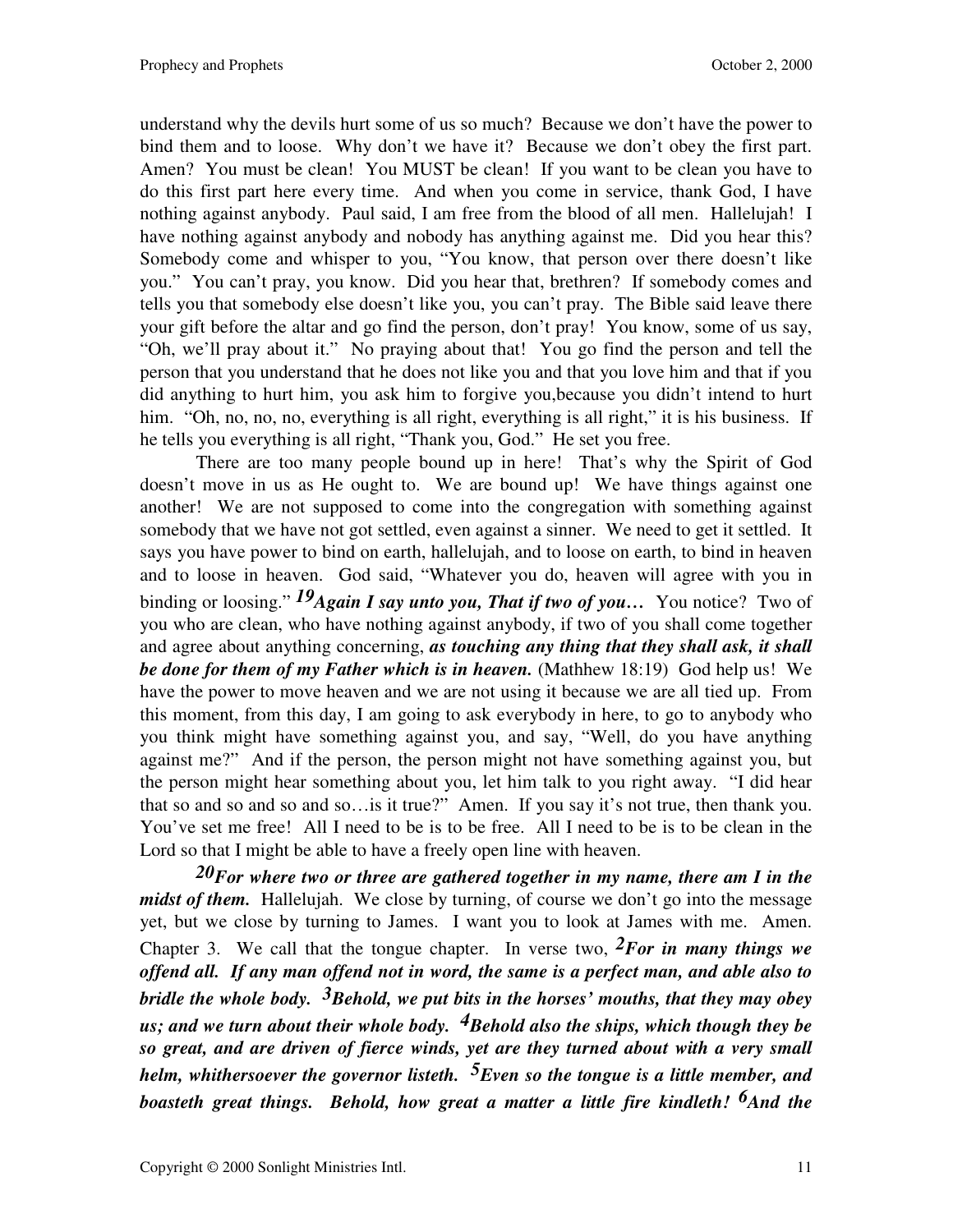*tongue is a fire, a world of iniquity: so is the tongue among our members, that it defileth the whole body, and setteth on fire the course of nature; and it is set on fire of hell.* Do you believe that your tongue is set on fire of hell? When that tongue moves out and begins to talk, do you believe that it is hell that is talking? That's what God says. He says the tongue is like a fire. You know, you throw a little gasoline around here, touch this one over here, touch that there, touch that there, and you light this one and POOF! POOF! The whole place is on fire in seconds. This tongue is destroying the body of Christ and the work of the Lord and it must stop. You know why? If it doesn't stop, I'm going to call down the judgment of God on the tongue. Yes. I have power in heaven and on earth to bind and to loose and if I go to God and say, "God, bring judgment down upon the tongues that are destroying the work in Mahomet, and over the whole nation and over the whole world!" My God, it's going to work!

 You know that everything that happens here, it's in Germany, it's everywhere! Huh? It's all over the place within seconds. This is an age of fun. You know? Communication. Amen. I am saying to you, brethren, we're going to have to rise up! There is destruction ahead of us. We were talking the other day. Why is it God allows certain things to happen? Do you know why? Because we have the power to stop them from happening. God gave the power into your hands and said, "You do it," and we don't do it. He said, "This man had his sword and his shield." Abner; and David wept bitterly and said, "Abner died like a fool." How does a fool die? A fool dies when he shouldn't have died! He dies for nothing! He had his sword! The man should have pulled his sword, and not allow another man to come and kiss him and then run his sword into his heart. We will not die like fools. Brethren, believe you me, you will feel the power of God because we are going to ask God to put a judgement on the tongue. People must begin to behave according to the scripture. You know, one day I was trying to ask God to kill the devil, and the Lord said, "No, no, no, no, don't you do that." If God killed the devil, all of you would be dead. We'd all be dead, amen. So, then, when we ask God to put His judgment on the tongue, there are a lot of people who are going to be hit, and some of us, too, who did the asking. Amen! God wants us to be a Bible believing people. "I don't believe duCille! I don't believe everything he says. I believe part of what he's saying and I don't believe part of what he's saying." You have the privilege, that's right! God said we must have the same Spirit, we must encourage the unity of the Spirit until we are come into the unity of the faith! You see what I mean. If you don't believe some of what I'm saying, at least believe God. Believe God, and God is going to bring us into a oneness of belief because we have love one for another. Amen. But when you go and you begin to destroy other people, to tell other people this and that and the other, you are working as an agent of the devil! The Bible said that the tongue is set on fire of hell. Is that what the Bible said, or did I make a mistake? No. So then, it is a fire. *7For every kind of beasts, and of birds, and of serpents, and of things in the sea, is tamed, and hath been tamed of mankind: 8But the tongue can no man tame; it is an unruly evil, full of deadly poison. 9Therewith bless we God, even the Father; and therewith curse we men, which are made after the similitude of God. 10Out of the same mouth proceedeth blessing and cursing. My brethren, these things ought not so*